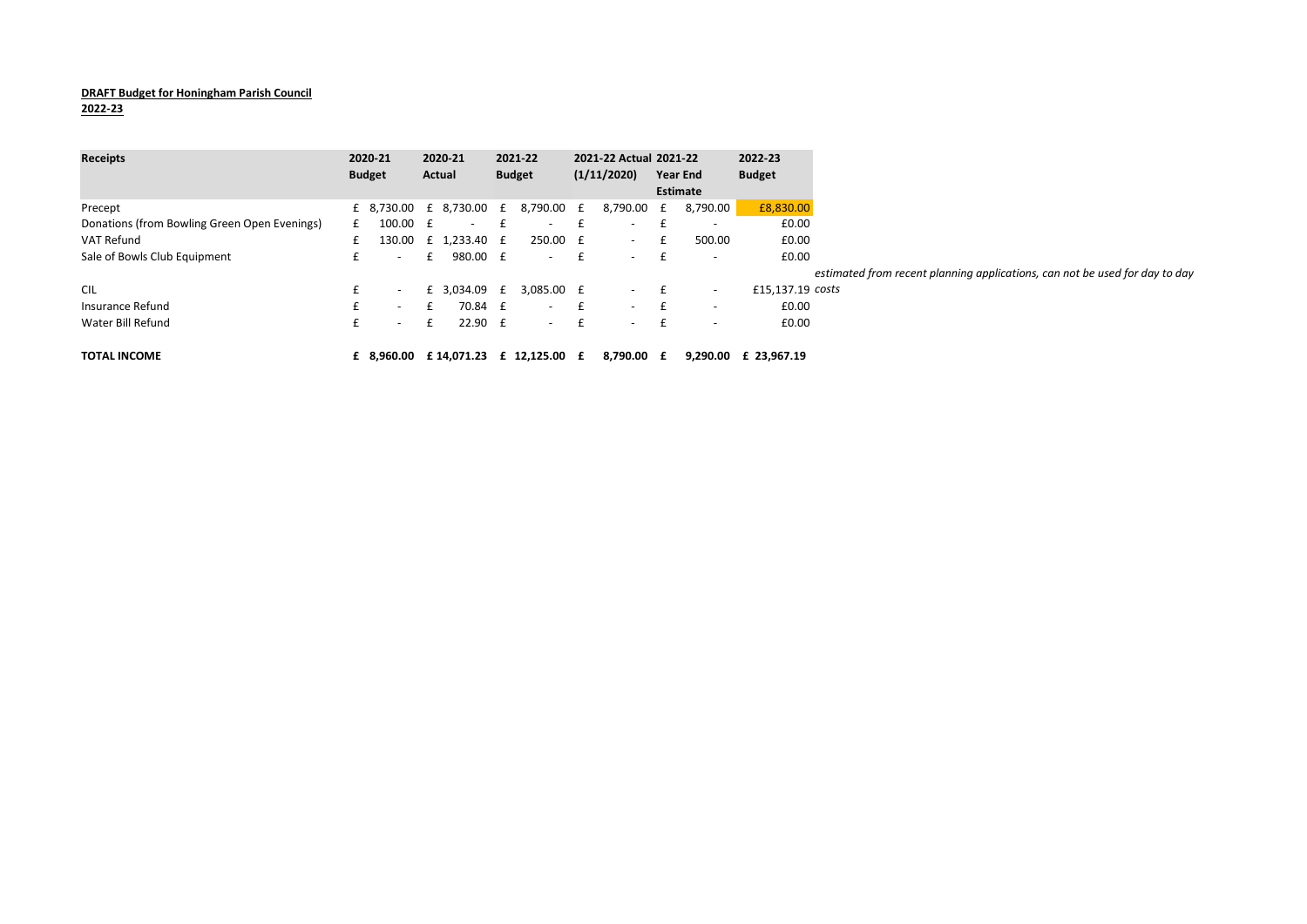|                                                  |   | 2020-21       |              | 2020-21                            |             | 2021-22                  |              | 2021-22 Actual 2021-22   |                    |                          | 2022-23             |                                                                                 |
|--------------------------------------------------|---|---------------|--------------|------------------------------------|-------------|--------------------------|--------------|--------------------------|--------------------|--------------------------|---------------------|---------------------------------------------------------------------------------|
|                                                  |   | <b>Budget</b> |              | Actual                             |             | <b>Budget</b>            |              | (1/11/2020)              |                    | <b>Year End</b>          | <b>Budget</b>       |                                                                                 |
| <b>Payments</b>                                  |   |               |              |                                    |             |                          |              |                          |                    | <b>Estimate</b>          |                     |                                                                                 |
| <b>Administration Costs</b>                      |   |               |              |                                    |             |                          |              |                          |                    |                          |                     |                                                                                 |
|                                                  |   |               |              |                                    |             |                          |              |                          |                    |                          |                     | Includes scale point increase and estimated pay rise 2% and contingency of 10   |
| Salary Costs (inc travel expenses)               | £ |               |              | 4,273.36 £ 3,622.28 £              |             | 3,900.00 £               |              | 2,392.26                 | £                  | 3,700.00                 |                     | £3,900.00 hours overtime                                                        |
| <b>Office Costs</b>                              | f | 325.00        | $\mathbf{f}$ | 372.57 £                           |             | 325.00 £                 |              | 135.00 £                 |                    | 235.00                   | £260.00             |                                                                                 |
| NPTS Membership & Training                       | £ | 300.00        | £            | 95.90 £                            |             | 200.00 £                 |              | $\overline{\phantom{a}}$ | $\mathbf{f}$       | 87.90                    |                     | £200.00 membership 1% of precept                                                |
| Insurance                                        | £ | 650.00 £      |              | 566.59 £                           |             | 530.00 £                 |              | 520.13                   | f                  | 520.13                   | £530.00             |                                                                                 |
| <b>Internal Audit Fees</b>                       | £ | 60.00         | £            | 23.00 £                            |             | 60.00 £                  |              | 23.00                    | £                  | 23.00                    | £60.00              |                                                                                 |
| <b>External Audit Fees</b>                       | £ | $\sim$        | £            | $\sim$                             | $\mathbf f$ | $\sim$                   | £            | $\sim$                   | $\pmb{\mathsf{f}}$ | $\sim$                   |                     | £200.00 If income during 2022-23 is over £25,000 external audit fees will apply |
| Information Commissioner's Office - Registration | £ | 35.00         | £            | 35.00 £                            |             | 35.00                    | £            | 35.00                    | £                  | 35.00                    | £35.00              |                                                                                 |
| Play Area Inspection                             | £ | 85.00 £       |              | 80.00 £                            |             | 85.00 £                  |              | 80.00                    | £                  | 80.00                    | £85.00              |                                                                                 |
| Village Hall Hire                                | £ | 30.00 £       |              | 35.97 £                            |             | 200.00 £                 |              | $\overline{\phantom{a}}$ | £                  | 200.00                   | £200.00             |                                                                                 |
| Donations - Parish Pump                          | £ | 200.00 £      |              | $\overline{\phantom{a}}$           | £           | 200.00                   | £            | $\overline{\phantom{a}}$ | £                  | 200.00                   |                     | £200.00 Donation towards production costs of newsletter                         |
| Donations - Village Hall                         | £ | 200.00        | £            |                                    | £           | 200.00                   | $\mathbf{f}$ | $\overline{\phantom{a}}$ | £                  | $\overline{\phantom{a}}$ |                     | £200.00 Donation towards hall running costs                                     |
| <b>Election Costs (Reserves)</b>                 | £ | 100.00        | £            | 100.00 £                           |             | 100.00 £                 |              | $\overline{\phantom{a}}$ | £                  | 100.00                   |                     | £100.00 Reserve for potential costs of election                                 |
|                                                  |   |               |              |                                    |             |                          |              |                          |                    |                          |                     | Reserve for purchase of future computer/printer. Intended to build up reserves  |
| Computer Purchase (Reserves)                     | £ | 100.00        | £            | $100.00$ £                         |             | 100.00 £                 |              | $\overline{\phantom{0}}$ | £                  | 100.00                   |                     | £100.00 over 4-5 years when anticipated they will need replacing.               |
| Grants                                           | £ | 500.00 £      |              | $\sim$                             | £           | 450.00 £                 |              | $\overline{a}$           | $\pmb{\mathsf{f}}$ | $\overline{a}$           |                     | £0.00 Grants scheme not utilised due to Covid. Reserves used for 2022-23        |
| <b>Sub-Total Administration Costs</b>            |   |               |              | £ 6,858.36 £ 5,031.31 £ 6,385.00 £ |             |                          |              | 3,185.39                 | £                  |                          | 5,281.03 £ 6,070.00 |                                                                                 |
| <b>Maintenance</b>                               |   |               |              |                                    |             |                          |              |                          |                    |                          |                     |                                                                                 |
| Electricity - Bowls Club                         | £ | 140.00 £      |              | 45.11 £                            |             |                          | £            | $\overline{\phantom{a}}$ | $\mathbf{f}$       | $\overline{\phantom{a}}$ | £0.00               |                                                                                 |
| Water - Bowls Club                               | £ | 100.00 £      |              | 51.35 £                            |             | $\overline{\phantom{a}}$ | £            | 34.21                    | $\mathbf{f}$       | 34.21                    |                     | £0.00 Building removed Oct 2020                                                 |
| Maintanence - Bowls Club                         | £ | 500.00 £      |              | 11.37 £                            |             | $\blacksquare$           | £            | $\overline{\phantom{a}}$ | £                  | $\overline{\phantom{a}}$ | £0.00               |                                                                                 |
| Maintanence - Play Area inc Bowling Green        | £ | 300.00 £      |              | 350.00 £                           |             | 565.00 £                 |              | $\sim$                   | $\pmb{\mathsf{f}}$ | 565.00                   |                     | £500.00 unused money will be saved for new play equipment                       |
| Maintenance - Village General                    | £ | 450.00 £      |              | 42.97 £                            |             | 450.00 £                 |              | 717.46                   | £                  | 1,000.00                 | £500.00             |                                                                                 |
| Dog Bin Emptying                                 | £ | 182.00 £      |              | $\sim$                             | £           | 190.00 £                 |              | $\overline{\phantom{a}}$ | £                  | 130.00                   |                     | £560.00 Based on 3 bins, emptied weekly                                         |
| Grass Cutting - Play Area                        | £ | 200.00        | $\mathbf{f}$ | 780.00 £                           |             | 800.00 £                 |              | 780.00                   | £                  | 780.00                   | £800.00             |                                                                                 |
| Grass cutting - Bowling Green                    | £ |               | £            |                                    | £           | 400.00 £                 |              |                          | £                  |                          |                     | £400.00 based on quote from grass cutter for extra 50% on current bill          |
| <b>Sub-Total Maintenance Costs</b>               |   |               |              | £ 1,872.00 £ 1,280.80 £ 2,405.00 £ |             |                          |              | 1,531.67 £               |                    |                          | 2,509.21 £ 2,760.00 |                                                                                 |
| <b>Projects</b>                                  |   |               |              |                                    |             |                          |              |                          |                    |                          |                     |                                                                                 |
| Removal of Bowls Club                            | £ |               |              | £ 1,944.00 £                       |             |                          |              |                          |                    |                          | £                   |                                                                                 |
| Sub-total projects                               | £ |               |              | £ 1,944.00 £                       |             |                          | £            |                          | £                  |                          | £                   |                                                                                 |
| <b>TOTAL EXPENDITURE</b>                         |   |               |              | £ 8,730.36 £ 8,256.11 £ 8,790.00 £ |             |                          |              | 4,717.06 £               |                    |                          | 7,790.24 £ 8,830.00 |                                                                                 |